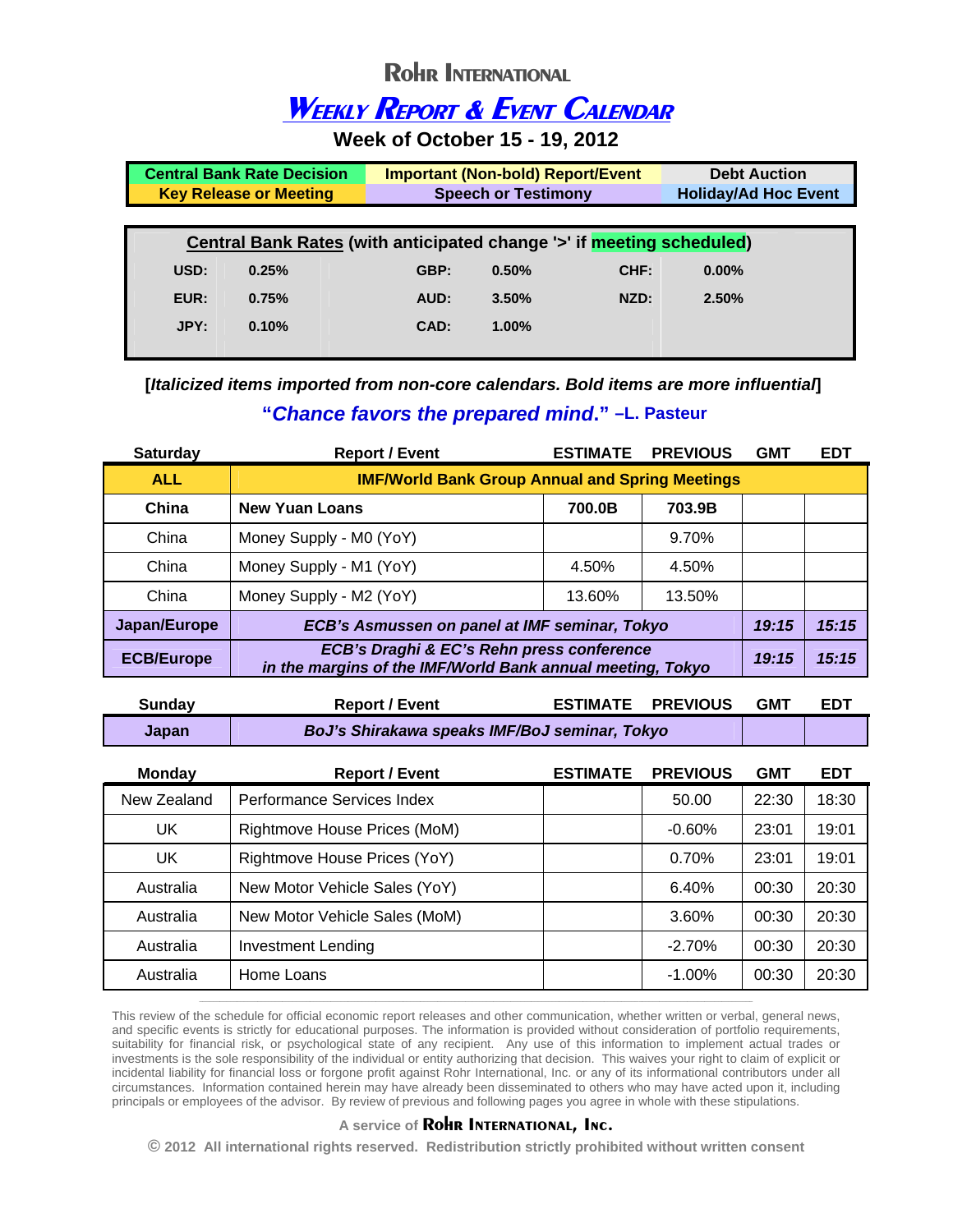| <b>Central Bank Rate Decision</b> | <b>Important (Non-bold) Report/Event</b> | <b>Debt Auction</b>         |
|-----------------------------------|------------------------------------------|-----------------------------|
| <b>Key Release or Meeting</b>     | <b>Speech or Testimony</b>               | <b>Holiday/Ad Hoc Event</b> |

| Mon. (cont.) | <b>Report / Event</b>                                                                         | <b>ESTIMATE</b> | <b>PREVIOUS</b> | <b>GMT</b> | <b>EDT</b> |
|--------------|-----------------------------------------------------------------------------------------------|-----------------|-----------------|------------|------------|
| Australia    | Value of Loans (MoM)                                                                          |                 | $-1.40%$        | 00:30      | 20:30      |
| Japan        | BoJ's Yamaguchi speaks at<br><b>Securities Analysts Association of Japan, Tokyo</b>           |                 |                 | 01:20      | 21:20      |
| China        | <b>Consumer Price Index (YoY)</b>                                                             | 1.90%           | 2.00%           | 01:30      | 21:30      |
| China        | Producer Price Index (YoY)                                                                    | $-3.70%$        | $-3.50%$        | 01:30      | 21:30      |
| Japan        | Industrial Production (MoM) (AUG F)                                                           |                 | $-1.30%$        | 04:30      | 00:30      |
| Japan        | <b>Industrial Production (YoY) (AUG F)</b>                                                    |                 | $-4.30%$        | 04:30      | 00:30      |
| Japan        | <b>Capacity Utilization (MoM) (AUG F)</b>                                                     |                 | 0.50%           | 04:30      | 00:30      |
| Switzerland  | Producer & Import Prices (YoY)                                                                |                 | $-0.10%$        | 07:15      | 03:15      |
| Switzerland  | Producer & Import Prices (MoM)                                                                |                 | 0.50%           | 07:15      | 03:15      |
| <b>Euro</b>  | <b>Portugal 2013 Draft Budget</b>                                                             |                 |                 |            |            |
| <b>Euro</b>  | <b>Spanish Government/IMF Bank begin talks</b>                                                |                 |                 |            |            |
| <b>UK</b>    | New 30-yr Gilt syndication (details to be announced)                                          |                 |                 |            |            |
| <b>US</b>    | <b>Fed's Dudley speaks at National</b><br><b>Association of Business Economists, New York</b> |                 |                 |            | 08:00      |
| <b>US</b>    | <b>Advance Retail Sales</b>                                                                   | 0.60%           | 0.90%           | 12:30      | 08:30      |
| US           | <b>Retail Sales Ex Auto &amp; Gas</b>                                                         |                 | 0.10%           | 12:30      | 08:30      |
| US           | <b>Retail Sales Less Autos</b>                                                                | 0.50%           | 0.80%           | 12:30      | 08:30      |
| <b>US</b>    | Retail Sales "Control Group"                                                                  |                 | $-0.10%$        | 12:30      | 08:30      |
| <b>US</b>    | <b>Empire Manufacturing</b>                                                                   |                 | $-10.40%$       | 12:30      | 08:30      |
| Canada       | <b>Existing Home Sales MoM</b>                                                                | $-5.00%$        | $-5.80%$        | 13:00      | 09:00      |
| <b>US</b>    | <b>Business Inventories</b>                                                                   |                 | 0.80%           | 14:00      | 10:00      |
| Canada       | <b>Business Outlook Future Sales</b>                                                          |                 | 15.00           | 14:30      | 10:30      |
| Canada       | <b>Bank of Canada's Business Outlook</b>                                                      |                 |                 | 14:30      | 10:30      |
| Canada       | <b>Bank of Canada Senior</b><br><b>Loan Officer Survey</b>                                    |                 | $-10.80$        | 14:30      | 10:30      |
| <b>US</b>    | Fed's Lacker speaks on US Economy in Roanoke, Virginia                                        |                 |                 | 16:45      | 12:45      |
| <b>US</b>    | Fed's Bullard speaks on US Economy in St. Louis                                               |                 |                 | 17:10      | 13:10      |
| Canada       | <b>BoC's Carney speaks at Vancouver Economic Summit</b>                                       |                 |                 | 19:20      | 15:20      |
| Canada       | <b>BoC's Carney press conference at Economic Summit</b>                                       |                 |                 | 20:20      | 16:20      |

**Page 2 of 9.**

**A service of Rohr INTERNATIONAL, Inc.** 

**© 2012 All international rights reserved. Redistribution strictly prohibited without written consent.**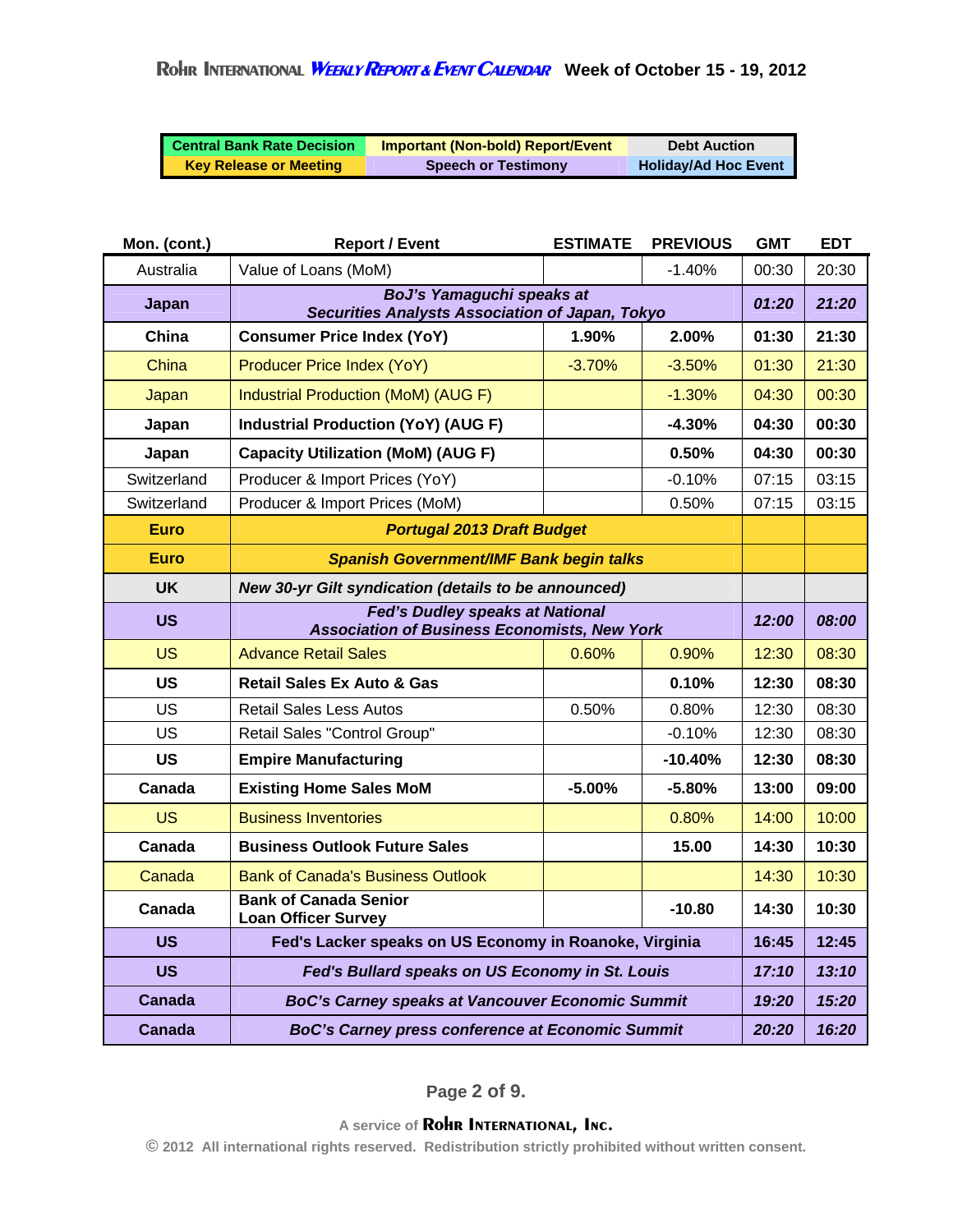| <b>Central Bank Rate Decision</b> | <b>Important (Non-bold) Report/Event</b> | <b>Debt Auction</b>         |
|-----------------------------------|------------------------------------------|-----------------------------|
| <b>Key Release or Meeting</b>     | <b>Speech or Testimony</b>               | <b>Holiday/Ad Hoc Event</b> |

| <b>Tuesday</b>     | <b>Report / Event</b>                                                   | <b>ESTIMATE</b> | <b>PREVIOUS</b> | <b>GMT</b>          | <b>EDT</b> |
|--------------------|-------------------------------------------------------------------------|-----------------|-----------------|---------------------|------------|
| New Zealand        | Consumer Prices Index (QoQ)                                             |                 | 0.30%           | 21:45               | 17:45      |
| <b>New Zealand</b> | <b>Consumer Prices Index (YoY)</b>                                      |                 | 1.00%           | 21:45               | 17:45      |
| Japan              | ¥2.5T 5-yr JGB auction                                                  |                 |                 | 22:30               | 18:30      |
| <b>Australia</b>   | \$A250M 10-yr Australian Indexed T-bond                                 |                 |                 | <i><b>00:00</b></i> | 20:00      |
| <b>Australia</b>   | <b>Reserve Bank releases October Meeting Minutes</b>                    |                 |                 | 00:30               | 20:30      |
| Japan              | Tokyo Condominium Sales (YoY)                                           |                 | 17.30%          | 04:00               | 00:00      |
| Euro-zone          | EU 25 New Car Registrations                                             |                 | $-8.90%$        | 06:00               | 02:00      |
| <b>UK</b>          | BoE's Bailey speaks at BBA Annual Conference, London                    |                 |                 | 08:25               | 04:25      |
| <b>UK</b>          | PPI Output n.s.a. (MoM)                                                 |                 | 0.50%           | 08:30               | 04:30      |
| <b>UK</b>          | PPI Output n.s.a. (YoY)                                                 |                 | 2.20%           | 08:30               | 04:30      |
| <b>UK</b>          | PPI Output Core n.s.a. (MoM)                                            |                 | 0.10%           | 08:30               | 04:30      |
| <b>UK</b>          | PPI Output Core n.s.a. (YoY)                                            |                 | 1.20%           | 08:30               | 04:30      |
| <b>UK</b>          | PPI Input n.s.a. (MoM)                                                  |                 | 2.00%           | 08:30               | 04:30      |
| <b>UK</b>          | PPI Input n.s.a. (YoY)                                                  |                 | 1.40%           | 08:30               | 04:30      |
| <b>UK</b>          | CPI (YoY)                                                               |                 | 2.50%           | 08:30               | 04:30      |
| UK                 | CPI Index (MoM)                                                         |                 | 0.50%           | 08:30               | 04:30      |
| <b>UK</b>          | <b>CPI Index (YoY)</b>                                                  |                 | 2.10%           | 08:30               | 04:30      |
| <b>UK</b>          | Retail Price Index (MoM)                                                |                 | 0.40%           | 08:30               | 04:30      |
| <b>UK</b>          | <b>Retail Price Index (YoY)</b>                                         |                 | 2.90%           | 08:30               | 04:30      |
| <b>UK</b>          | <b>Retail Price Index</b>                                               |                 | 243.00          | 08:30               | 04:30      |
| <b>UK</b>          | <b>Retail Price Index Ex-Mortgage</b><br><b>Interest Payments (YoY)</b> |                 | 2.90%           | 08:30               | 04:30      |
| <b>UK</b>          | DCLG UK House Prices (YoY)                                              |                 | 2.00%           | 08:30               | 04:30      |
| Euro-zone          | Spanish 12-mo & 18-mo T-bill auction                                    |                 |                 | 08:30               | 04:30      |
| Euro-zone          | <b>Euro-Zone ZEW Survey</b><br>(Economic Sentiment)                     |                 | $-3.80$         | 09:00               | 05:00      |
| Euro-zone          | <b>German ZEW Survey</b><br>(Economic Sentiment)                        | $-16.00$        | $-18.20$        | 09:00               | 05:00      |
| Euro-zone          | <b>German ZEW Survey</b><br>(Current Situation)                         | 10.00           | 12.60           | 09:00               | 05:00      |

**Page 3 of 9.**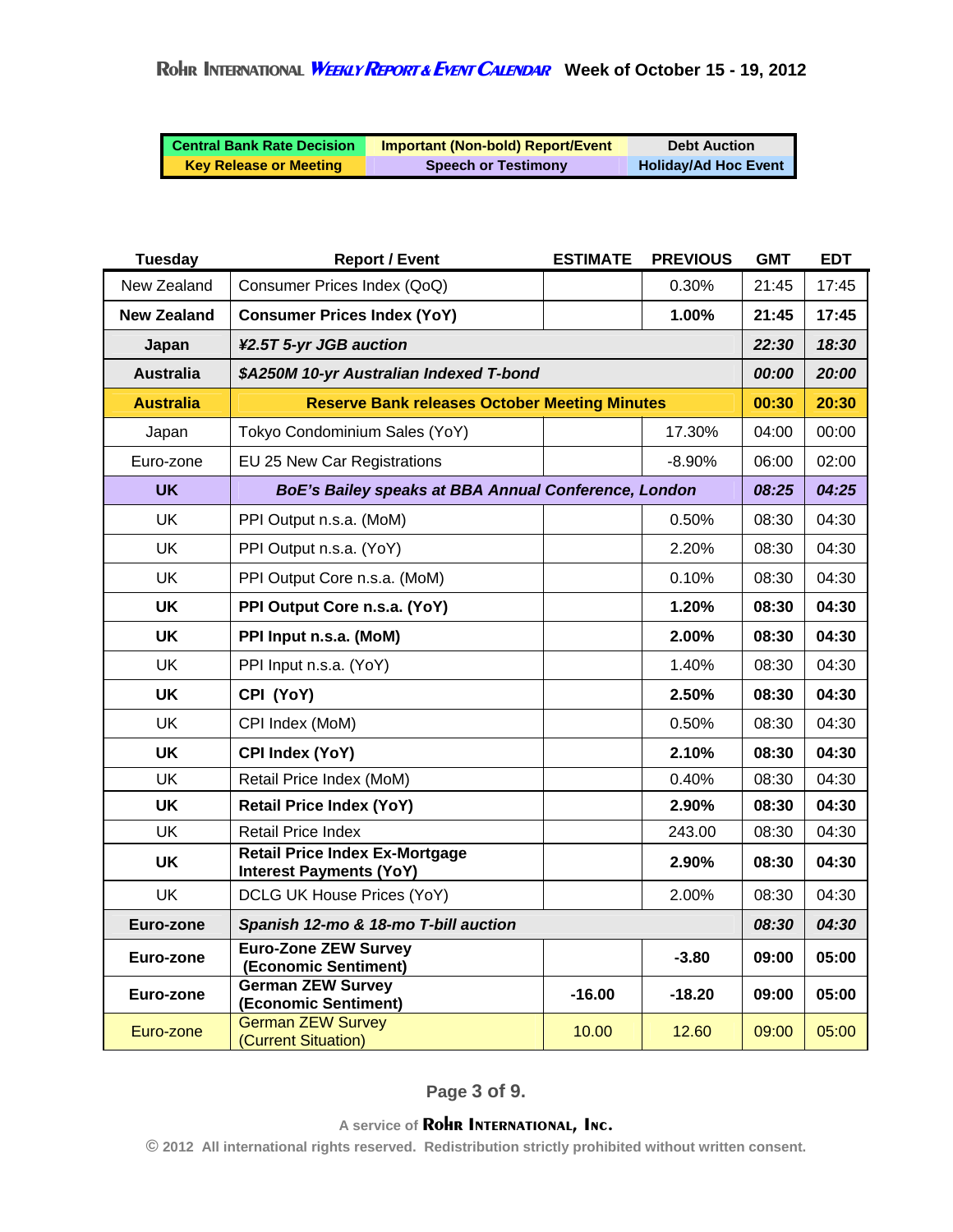| <b>Central Bank Rate Decision</b> | <b>Important (Non-bold) Report/Event</b> | <b>Debt Auction</b>         |
|-----------------------------------|------------------------------------------|-----------------------------|
| <b>Key Release or Meeting</b>     | <b>Speech or Testimony</b>               | <b>Holiday/Ad Hoc Event</b> |

| Tue. (cont.)     | <b>Report / Event</b>                                                                | <b>ESTIMATE</b> | <b>PREVIOUS</b> | <b>GMT</b> | <b>EDT</b> |
|------------------|--------------------------------------------------------------------------------------|-----------------|-----------------|------------|------------|
| Euro-zone        | Euro-Zone CPI (MoM)                                                                  |                 | 0.40%           | 09:00      | 05:00      |
| Euro-zone        | Euro-Zone CPI- Core (YoY)                                                            |                 | 1.50%           | 09:00      | 05:00      |
| Euro-zone        | Euro-Zone CPI (YoY)                                                                  | 2.70%           | 2.70%           | 09:00      | 05:00      |
| Euro-zone        | <b>Euro-Zone Trade</b><br><b>Balance (euros)</b>                                     |                 | 15.6B           | 09:00      | 05:00      |
| Euro-zone        | <b>Euro-Zone Trade</b><br>Balance s.a. (euros)                                       |                 | 7.9B            | 09:00      | 05:00      |
| Euro-zone        | <b>Greek 3-mo T-bill auction</b>                                                     |                 |                 | 09:10      | 05:10      |
| <b>UK</b>        | BoE's Tucker speaks at BBA Annual Conference, London                                 |                 |                 | 09:15      | 05:15      |
| <b>Europe</b>    | <b>EU General Affairs Ministers meet in Luxembourg</b>                               |                 |                 |            |            |
| Euro-zone        | Troika (EC/IMF/ECB) begin Quarterly Review of Ireland                                |                 |                 |            |            |
| Euro-zone        | <b>ECB'S Honohan speaks in Dublin</b>                                                |                 |                 | 10:30      | 06:30      |
| <b>US</b>        | Weekly ICSC US Same-Store Sales (week ending OCT 13)                                 |                 |                 |            | 07:45      |
| <b>ALL</b>       | <b>UN Expert to Brief on High Food Prices</b><br>at Food & Agricultural Organization |                 |                 | 12:30      | 08:30      |
| Canada           | <b>Manufacturing Shipments (MoM)</b>                                                 |                 | $-1.50%$        | 12:30      | 08:30      |
| Canada           | <b>International Securities Transactions</b><br>(Canadian dollar)                    |                 | 6.67B           | 12:30      | 08:30      |
| <b>US</b>        | CPI Ex Food & Energy (MoM)                                                           | 0.20%           | 0.10%           | 12:30      | 08:30      |
| <b>US</b>        | CPI Ex Food & Energy (YoY)                                                           | 2.00%           | 1.90%           | 12:30      | 08:30      |
| <b>US</b>        | CPI Core Index s.a.                                                                  |                 | 230.24          | 12:30      | 08:30      |
| <b>US</b>        | CPI (MoM)                                                                            | 0.40%           | 0.60%           | 12:30      | 08:30      |
| US               | CPI (YoY)                                                                            | 1.80%           | 1.70%           | 12:30      | 08:30      |
| US               | CPI n.s.a.                                                                           |                 | 230.38          | 12:30      | 08:30      |
| US               | <b>Total Net TIC Flows</b>                                                           |                 | \$73.7B         | 13:00      | 09:00      |
| <b>US</b>        | Net Long-term TIC Flows                                                              |                 | \$67.0B         | 13:00      | 09:00      |
| <b>Euro-zone</b> | <b>Bank of Italy Releases the Quarterly Economic Bulletin</b>                        |                 |                 | 13:00      | 09:00      |
| <b>US</b>        | <b>Industrial Production</b>                                                         | 0.20%           | $-1.20%$        | 13:15      | 09:15      |
| <b>US</b>        | <b>Capacity Utilization</b>                                                          | 78.30%          | 78.20%          | 13:15      | 09:15      |
| <b>US</b>        | Manufacturing (SIC) Production                                                       |                 | $-0.70%$        | 13:15      | 09:15      |

**Page 4 of 9.**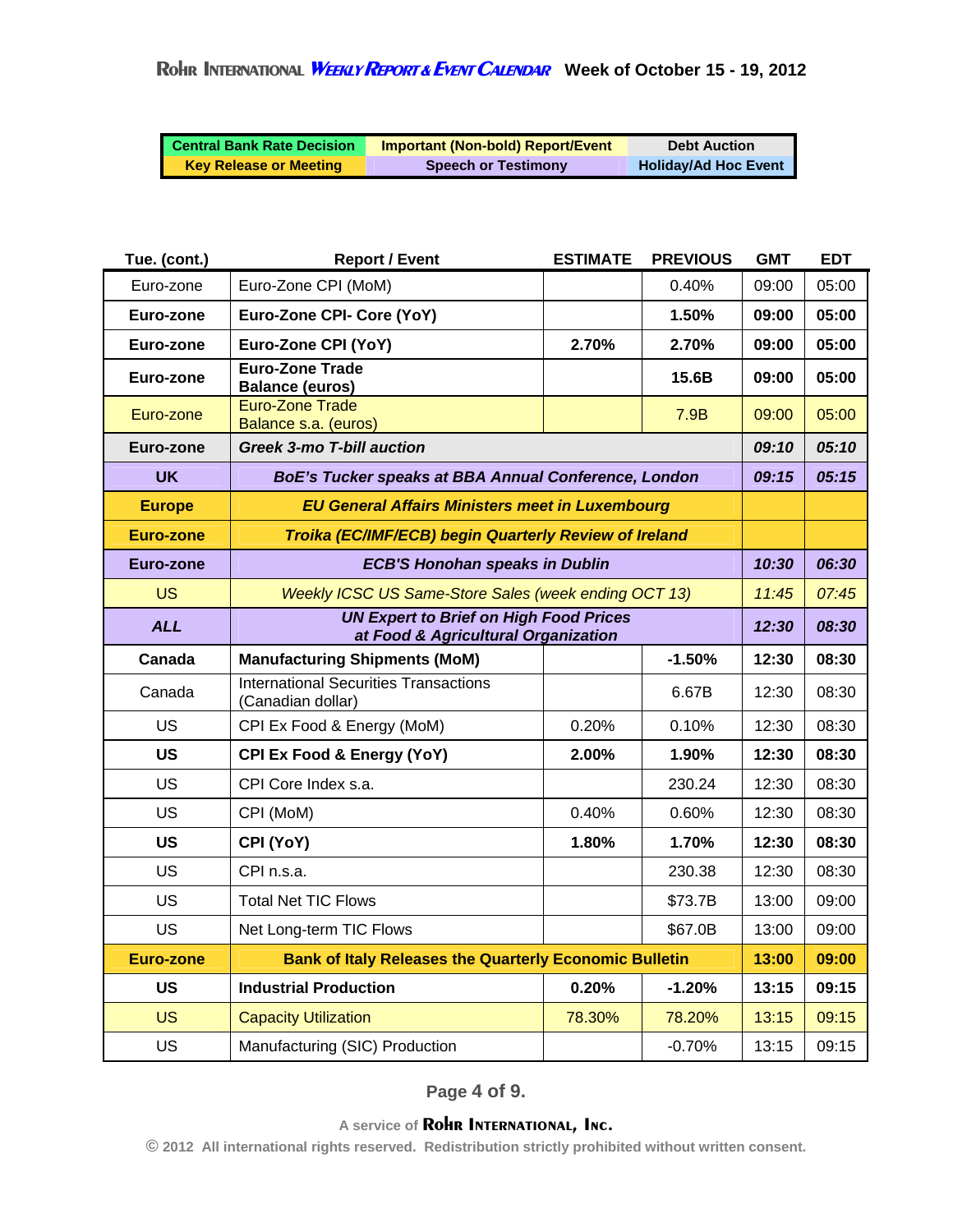| <b>Central Bank Rate Decision</b> | <b>Important (Non-bold) Report/Event</b> | <b>Debt Auction</b>         |
|-----------------------------------|------------------------------------------|-----------------------------|
| <b>Key Release or Meeting</b>     | <b>Speech or Testimony</b>               | <b>Holiday/Ad Hoc Event</b> |

| Tue. (cont.)      | <b>Report / Event</b>                                          | <b>ESTIMATE</b> | <b>PREVIOUS</b> | <b>GMT</b> | <b>EDT</b>               |
|-------------------|----------------------------------------------------------------|-----------------|-----------------|------------|--------------------------|
| <b>US</b>         | <b>NAHB Housing Market Index</b>                               | 41.00           | 40.00           | 14:00      | 10:00                    |
| US                | Fed's Raskin speaks on Financial Regulation in Boston          |                 |                 | 16:00      | 12:00                    |
| <b>US</b>         | Fed's Lockhart to introduce Argentine Ambassador, Atlanta      |                 |                 | 16:00      | 12:00                    |
| Wednesday         | <b>Report / Event</b>                                          | <b>ESTIMATE</b> | <b>PREVIOUS</b> | <b>GMT</b> | <b>EDT</b>               |
| <b>Australian</b> | \$A500M 10-yr Australian T-bond auction                        |                 |                 | 00:00      | 20:00                    |
| US                | Fed's Williams speaks on the economy followed by Q&A           |                 |                 | 00:30      | 20:30<br><b>WED EVE.</b> |
| <b>Australia</b>  | 0.40%<br><b>Westpac Leading Index (MoM)</b><br>23:30           |                 |                 |            | 19:30                    |
| Japan             | <b>Nationwide Department</b><br><b>Store Sales (YoY)</b>       |                 | $-1.00%$        |            |                          |
| Japan             | <b>Tokyo Department</b><br><b>Store Sales (YoY)</b>            |                 | 0.20%           |            |                          |
| Japan             | Machine Tool Orders (YoY)                                      |                 |                 | 06:00      | 02:00                    |
| Euro-zone         | €5.0B 2-yr German Schatz (0.00)% auction                       |                 |                 | 07:30      | 03:30                    |
| Euro-zone         | €1.75-2.0B 3-mo, new 6-mo & 1-yr Portuguese T-bill auction     |                 |                 | 07:30      | 03:30                    |
| <b>UK</b>         | <b>Jobless Claims Change</b>                                   |                 | $-15.0K$        | 08:30      | 04:30                    |
| <b>UK</b>         | Employment Change (3M/3M)                                      |                 | 236K            | 08:30      | 04:30                    |
| <b>UK</b>         | <b>Claimant Count Rate</b>                                     |                 | 4.80%           | 08:30      | 04:30                    |
| <b>UK</b>         | ILO Unemployment Rate (3M)                                     |                 | 8.10%           | 08:30      | 04:30                    |
| <b>UK</b>         | Average Weekly Earnings 3M/YoY                                 |                 | 1.50%           | 08:30      | 04:30                    |
| <b>UK</b>         | Weekly Earnings ex-Bonus 3M/YoY                                |                 | 1.90%           | 08:30      | 04:30                    |
| <b>UK</b>         | <b>Bank of England Minutes of the October 3-4 MPC Meeting</b>  |                 |                 | 08:30      | 04:30                    |
| Euro-zone         | <b>Euro-Zone Construction</b><br>Output s.a. (MoM)             |                 | $-0.30%$        | 09:00      | 05:00                    |
| Euro-zone         | <b>Euro-Zone Construction</b><br>Output w.d.a. (YoY)           |                 | $-4.70%$        | 09:00      | 05:00                    |
| Switzerland       | <b>ZEW Survey (Expectations)</b>                               |                 | $-34.90$        | 09:00      | 05:00                    |
| <b>Euro-zone</b>  | <b>German Government releases new Macro-Economic Forecasts</b> |                 |                 | 10:00      | 06:00                    |
| US                | <b>MBA Mortgage Applications</b>                               |                 |                 | 11:00      | 07:00                    |

**Page 5 of 9.**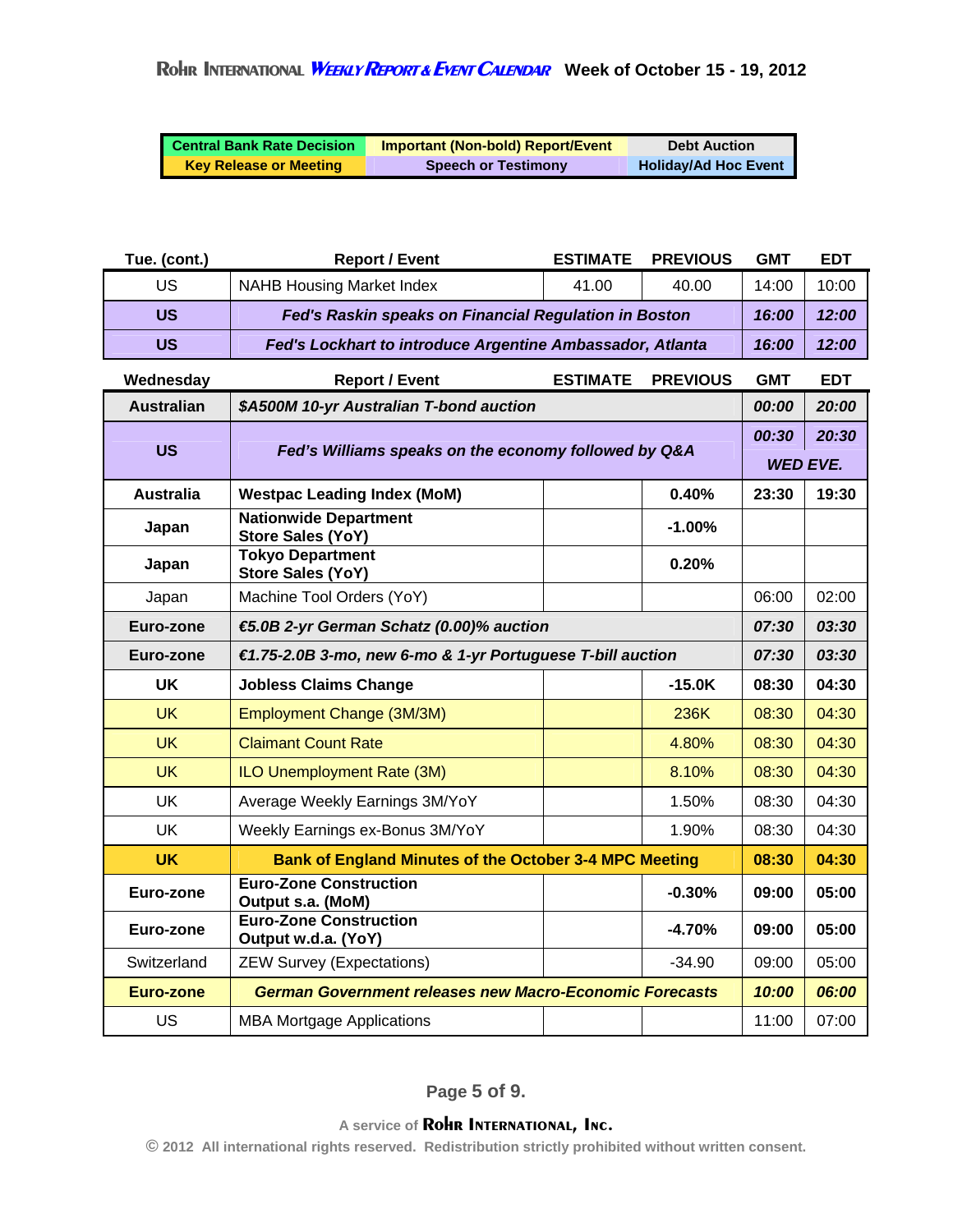| <b>Central Bank Rate Decision</b> | <b>Important (Non-bold) Report/Event</b> | ebt Auction                 |
|-----------------------------------|------------------------------------------|-----------------------------|
| <b>Key Release or Meeting</b>     | <b>Speech or Testimony</b>               | <b>Holiday/Ad Hoc Event</b> |

| Wed. (cont.)     | <b>Report / Event</b>                                                                      | <b>ESTIMATE</b> | <b>PREVIOUS</b> | <b>GMT</b> | <b>EDT</b> |
|------------------|--------------------------------------------------------------------------------------------|-----------------|-----------------|------------|------------|
| <b>US</b>        | <b>Housing Starts</b>                                                                      |                 | <b>750K</b>     | 12:30      | 08:30      |
| US               | Housing Starts (MoM)                                                                       |                 | 2.30%           | 12:30      | 08:30      |
| <b>US</b>        | <b>Building Permits</b>                                                                    |                 | 803K            | 12:30      | 08:30      |
| <b>US</b>        | <b>Building Permits (MoM)</b>                                                              |                 | $-1.00%$        | 12:30      | 08:30      |
| <b>US</b>        | <b>Former Fed Chairman Paul Volcker testifies</b><br>at UK Parliament on Banking Standards |                 |                 | 12:30      | 08:30      |
| US               | DOE US Crude Oil Inventories                                                               |                 |                 | 14:30      | 10:30      |
| <b>US</b>        | <b>DOE US Distillate Inventory</b>                                                         |                 |                 | 14:30      | 10:30      |
| US               | DOE Cushing OK Crude Inventory                                                             |                 |                 | 14:30      | 10:30      |
| <b>US</b>        | <b>DOE US Gasoline Inventories</b>                                                         |                 |                 | 14:30      | 10:30      |
| <b>Thursday</b>  | <b>Report / Event</b>                                                                      | <b>ESTIMATE</b> | <b>PREVIOUS</b> | <b>GMT</b> | <b>EDT</b> |
|                  |                                                                                            |                 |                 |            |            |
| New Zealand      | ANZ NZ Job Ads (MoM)                                                                       |                 | 0.90%           | 21:00      | 17:00      |
| <b>Australia</b> | RBA's Edey speaks to ISDA Australia Conference, Sydney                                     |                 |                 | 21:45      | 17:45      |
| Japan            | ¥1.2T 20-yr JGB auction                                                                    |                 |                 | 22:30      | 18:30      |
| <b>Australia</b> | <b>NAB Business Confidence</b>                                                             |                 | $-2.00$         | 00:30      | 20:30      |
| Australia        | RBA Foreign Exchange Transactions<br>(Australian dollar)                                   |                 | 351.00          | 00:30      | 20:30      |
| China            | <b>China September Property Price</b>                                                      |                 | $-1.40%$        | 01:30      | 21:30      |
| China            | Fixed Assets Inv Excl. Rural YTD YoY                                                       | 20.20%          | 20.20%          | 02:00      | 22:00      |
| China            | <b>Retail Sales (YoY)</b>                                                                  | 13.30%          | 13.20%          | 02:00      | 22:00      |
| China            | <b>Retail Sales YTD YoY</b>                                                                |                 | 14.10%          | 02:00      | 22:00      |
| China            | <b>Industrial Production (YoY)</b>                                                         | 9.00%           | 8.90%           | 02:00      | 22:00      |
| China            | <b>Industrial Production YTD YoY</b>                                                       |                 | 10.10%          | 02:00      | 22:00      |

China | Real GDP (QoQ) | 1.80% 02:00 | 22:00 **China Real GDP (YoY) 7.40% 7.60% 02:00 22:00 China Real GDP YTD (YoY) 7.80% 02:00 22:00**  Switzerland Exports (MoM) 0.90% 06:00 02:00 Switzerland | Trade Balance (Swiss franc) | 1.73B 06:00 02:00 Switzerland | Imports (MoM) | 2.40% 06:00 02:00

**© 2012 All international rights reserved. Redistribution strictly prohibited without written consent.**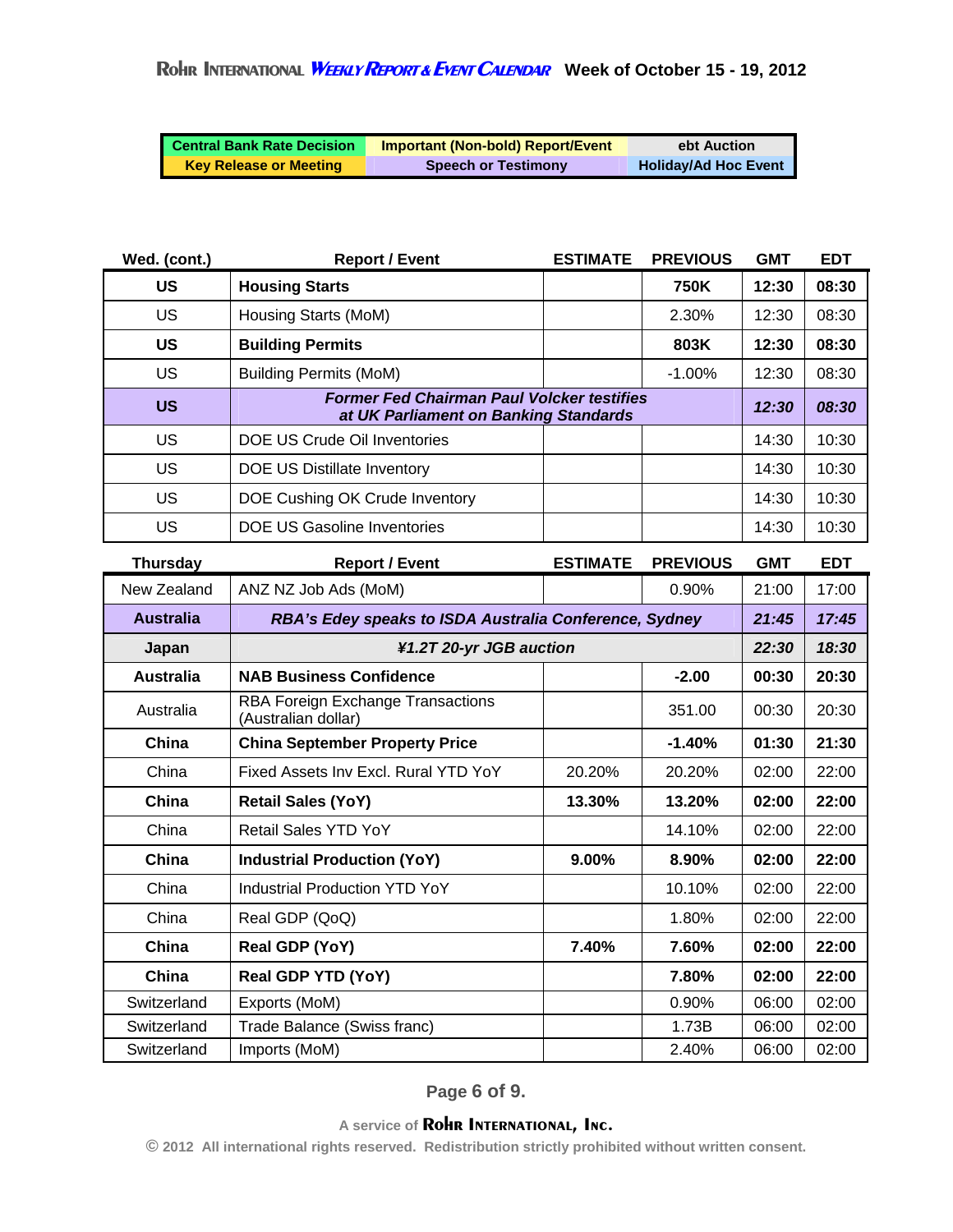| <b>Central Bank Rate Decision</b> | <b>Important (Non-bold) Report/Event</b> | <b>Debt Auction</b>         |
|-----------------------------------|------------------------------------------|-----------------------------|
| <b>Key Release or Meeting</b>     | <b>Speech or Testimony</b>               | <b>Holiday/Ad Hoc Event</b> |

| Thu. (cont.)  | <b>Report / Event</b>                                                                      | <b>ESTIMATE</b> | <b>PREVIOUS</b> | <b>GMT</b> | <b>EDT</b> |
|---------------|--------------------------------------------------------------------------------------------|-----------------|-----------------|------------|------------|
| <b>Europe</b> | <b>EU's Van Rompuy &amp; Barroso</b><br>meet with Labour & Employer Representatives        |                 | 06:30           | 02:30      |            |
| Euro-zone     | 3-yr (4.0%) & 4-yr (4.25%) Spanish Bono &<br>3-mo (5.85%) Spanish Obligacion auction       |                 |                 | 06:30      | 02:30      |
| <b>Europe</b> | <b>EU's Rehn speaks on Averting Financial</b><br><b>Disintegration in Europe, Brussels</b> |                 |                 | 07:00      | 03:00      |
| Euro-zone     | €1.5-2.5B 10-yr (0.10%) French OATi auction                                                |                 |                 | 07:50      | 03:50      |
| Euro-zone     | <b>ECB's Liikanen speaks on Structural Banking Reform, Frankfurt</b>                       |                 |                 | 08:00      | 04:00      |
| <b>UK</b>     | Retail Sales (MoM)                                                                         |                 | $-0.30%$        | 08:30      | 04:30      |
| <b>UK</b>     | <b>Retail Sales (YoY)</b>                                                                  |                 | 3.10%           | 08:30      | 04:30      |
| <b>UK</b>     | Retail Sales w/Auto Fuel (MoM)                                                             |                 | $-0.20%$        | 08:30      | 04:30      |
| <b>UK</b>     | Retail Sales w/Auto Fuel (YoY)                                                             |                 | 2.70%           | 08:30      | 04:30      |
| Euro-zone     | €7.0-8.0B 2-yr (0.75%) & 3-yr (2.0%) & 4-yr (2.5%)<br>& 5-yr (1.0%) French BTAN auction    |                 |                 | 08:50      | 04:50      |
| <b>UK</b>     | £3.75B 7-yr Gilt (4.5%) auction                                                            |                 |                 |            |            |
| Canada        | <b>Wholesale Sales (MoM)</b>                                                               |                 | $-0.60%$        | 12:30      | 08:30      |
| <b>US</b>     | <b>Initial Jobless Claims</b>                                                              | 363K            | 339K            | 12:30      | 08:30      |
| <b>US</b>     | <b>Continuing Claims</b>                                                                   |                 |                 | 12:30      | 08:30      |
| <b>US</b>     | Details 2-yr, 5-yr & 7-yr T-notes auction OCT 23, 24, 25                                   |                 |                 | 13:00      | 09:00      |
| <b>US</b>     | Philadelphia Fed.                                                                          |                 | $-1.90$         | 14:00      | 10:00      |
| <b>US</b>     | <b>Leading Indicators</b>                                                                  |                 | $-0.10%$        | 14:00      | 10:00      |
| US            | EIA Natural Gas Storage Change                                                             |                 |                 | 14:30      | 10:30      |
| <b>Europe</b> | <b>EU Leaders Start Two-Day Summit in Brussels</b>                                         |                 |                 | 15:00      | 11:00      |
| <b>US</b>     | \$7.0B 30-yr TIPS auction                                                                  |                 |                 | 15:00      | 11:00      |

| <b>Friday</b>    | <b>Report / Event</b>                                           | <b>ESTIMATE</b> | <b>PREVIOUS</b> | <b>GMT</b> | EDT   |
|------------------|-----------------------------------------------------------------|-----------------|-----------------|------------|-------|
| New Zealand      | Net Migration SA                                                |                 | $-340.00$       | 21:45      | 17:45 |
| <b>Australia</b> | \$A500M 5-yr Australian T-bond auction                          |                 |                 | 00:00      | 20:00 |
| Japan            | BoJ's Shirakawa speaks at credit cooperatives meeting, Tokyo    |                 |                 |            |       |
| China            | <b>MNI October Flash</b><br><b>Business Sentiment Indicator</b> |                 |                 | 01:35      | 21:35 |

**Page 7 of 9.**

**A service of Rohr INTERNATIONAL, Inc. © 2012 All international rights reserved. Redistribution strictly prohibited without written consent.**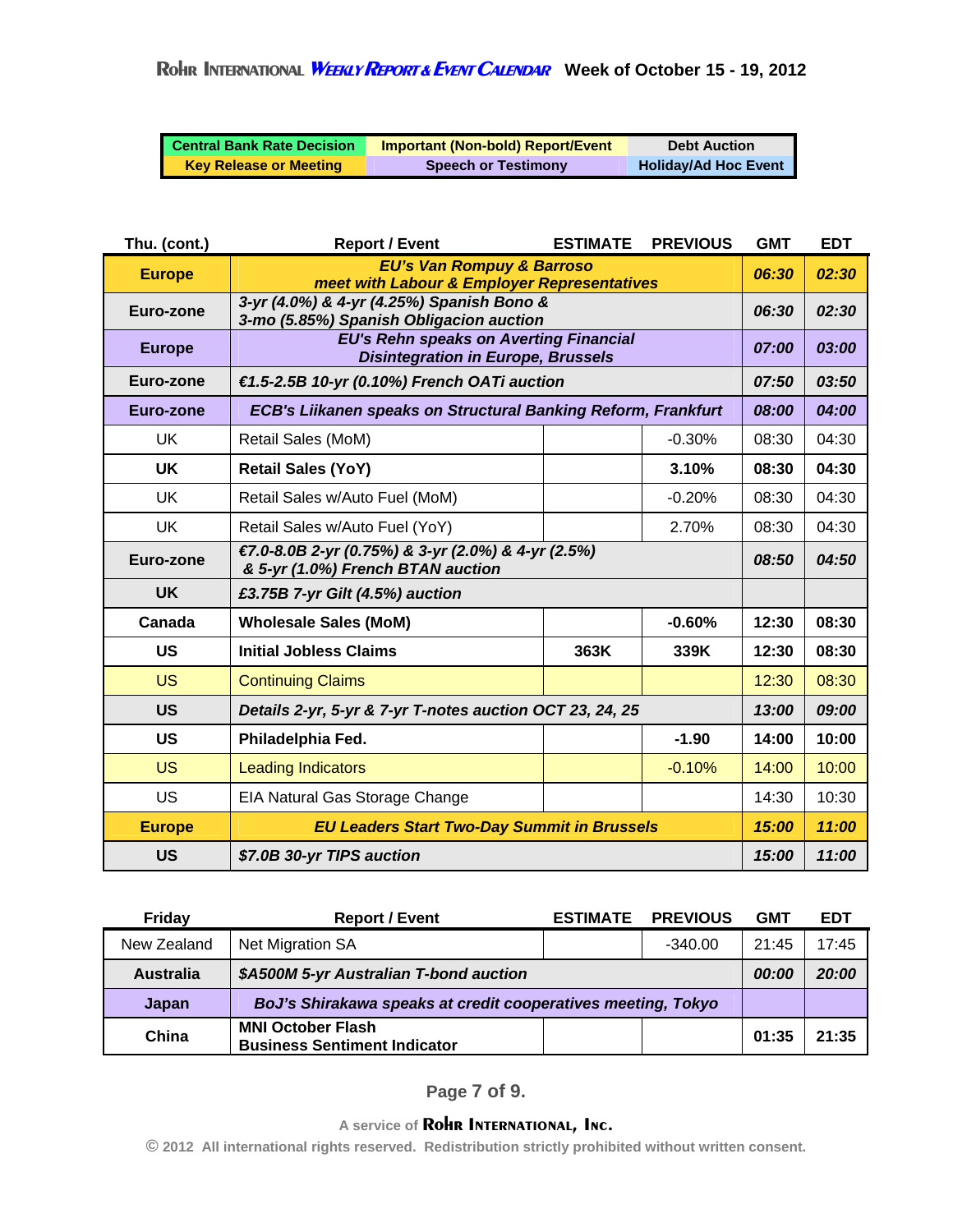| <b>Central Bank Rate Decision</b> | <b>Important (Non-bold) Report/Event</b> | <b>Debt Auction</b>         |
|-----------------------------------|------------------------------------------|-----------------------------|
| <b>Key Release or Meeting</b>     | <b>Speech or Testimony</b>               | <b>Holiday/Ad Hoc Event</b> |

| Fri. (cont.)  | <b>Report / Event</b>                                 | <b>ESTIMATE</b> | <b>PREVIOUS</b> | <b>GMT</b> | <b>EDT</b> |
|---------------|-------------------------------------------------------|-----------------|-----------------|------------|------------|
| New Zealand   | Credit Card Spending SA (MoM)                         |                 | 0.10%           | 02:00      | 22:00      |
| New Zealand   | Credit Card Spending (YoY)                            |                 | 1.90%           | 02:00      | 22:00      |
| Japan         | <b>All Industry Activity Index (MoM)</b>              |                 | $-0.60%$        | 04:30      | 00:30      |
| Japan         | Coincident Index (AUG F)                              |                 |                 | 05:00      | 01:00      |
| Japan         | Leading Index (AUG F)                                 |                 |                 | 05:00      | 01:00      |
| Euro-zone     | <b>German Producer Prices (MoM)</b>                   | 0.30%           | 0.50%           | 06:00      | 02:00      |
| Euro-zone     | <b>German Producer Prices (YoY)</b>                   | 1.70%           | 1.60%           | 06:00      | 02:00      |
| <b>Europe</b> | <b>EU Leaders conclude summit in Brussels</b>         |                 |                 | 08:00      | 04:00      |
| Euro-zone     | <b>Euro-Zone Current Account</b><br>n.s.a. (euros)    |                 | 15.9B           | 08:00      | 04:00      |
| Euro-zone     | <b>Euro-Zone Current Account</b><br>s.a. (euros)      | 10.00B          | 9.7B            | 08:00      | 04:00      |
| <b>UK</b>     | <b>PSNB ex Interventions</b>                          |                 | 14.4B           | 08:30      | 04:30      |
| <b>UK</b>     | <b>Public Finances</b><br>(PSNCR) (Pounds)            |                 | $-9.6B$         | 08:30      | 04:30      |
| <b>UK</b>     | <b>Public Sector Net</b><br>Borrowing (PSNB) (Pounds) |                 | 12.4B           | 08:30      | 04:30      |
| Canada        | CPI (MoM)                                             |                 | 0.20%           | 12:30      | 08:30      |
| Canada        | CPI (YoY)                                             |                 | 1.20%           | 12:30      | 08:30      |
| Canada        | <b>Consumer Price Index</b>                           |                 | 121.80          | 12:30      | 08:30      |
| Canada        | Bank Canada CPI Core (MoM)                            |                 | 0.30%           | 12:30      | 08:30      |
| Canada        | Bank Canada CPI Core (YoY)                            |                 | 1.60%           | 12:30      | 08:30      |
| Canada        | Core CPI s.a. (MoM)                                   |                 |                 | 12:30      | 08:30      |
| <b>US</b>     | <b>Existing Home Sales</b>                            |                 | 4.82M           | 14:00      | 10:00      |
| US            | Existing Home Sales (MoM)                             |                 | 7.80%           | 14:00      | 10:00      |

We hope you find this helpful.

-Rohr (www.rohrintl.com) **Rohr-***Blog***:** Extended Observations, Calendar & Events Perspective, Tech & Comments (http://rohrintlblog.wordpress.com/)

**Page 8 of 9.**

**© 2012 All international rights reserved. Redistribution strictly prohibited without written consent.**